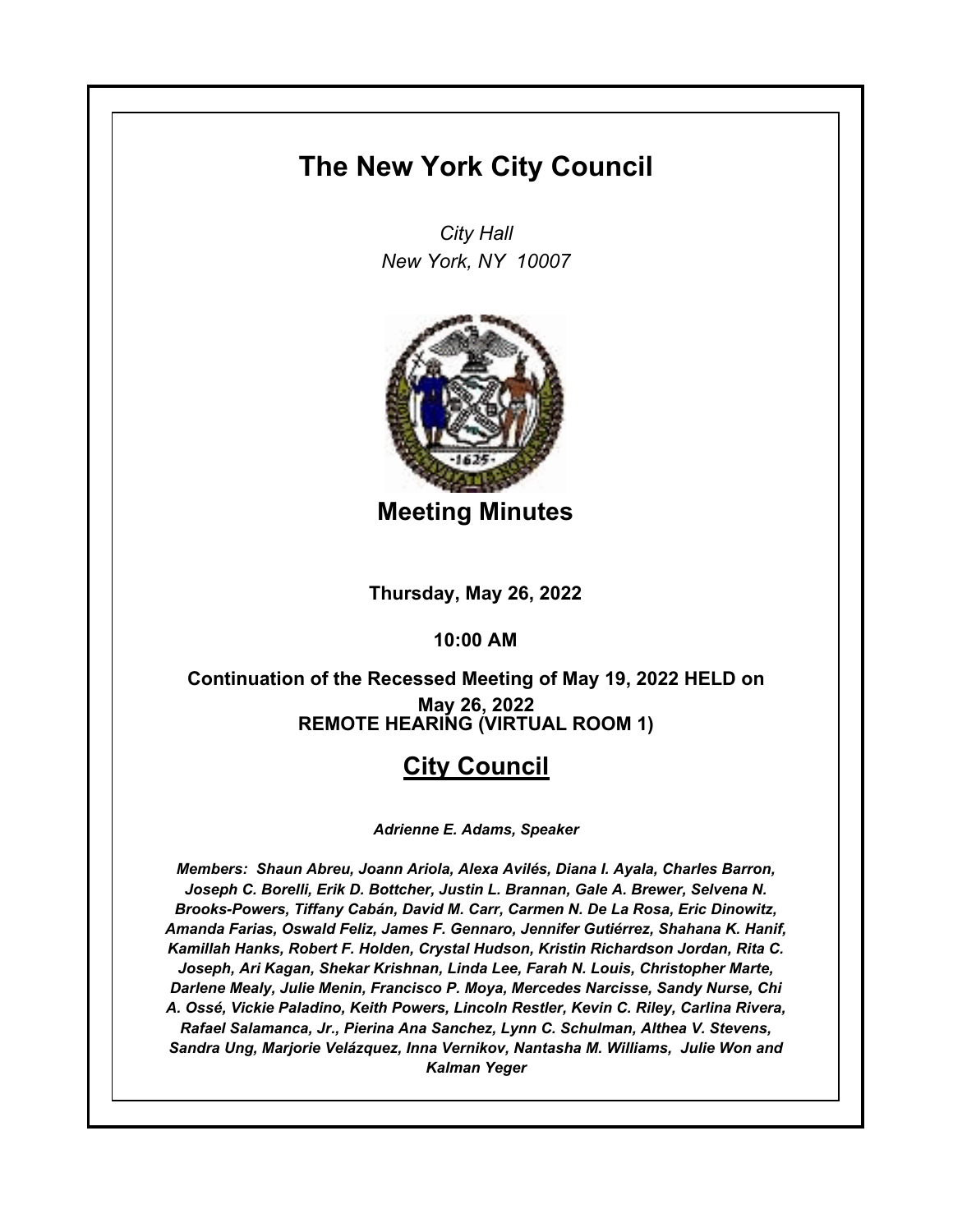#### 1. The Acting President Pro Tempore will call the meeting to order.

#### 2. Roll Call

*The presence of a quorum was announced by the Majority Leader and Acting President Pro Tempore (Council Member Powers).*

*Whereupon on motion of the Speaker (Council Member Adams), the Majority Leader and Acting President Pro Tempore (Council Member Powers) adjourned the Recessed Meeting of May 19, 2022 held on May 26, 2022 to meet again for the Stated Meeting of Thursday, May 26, 2022.*

*MICHAEL M. McSWEENEY, City Clerk Clerk of the Council*

### STATED MEETING OF MAY 26, 2022

*The Majority Leader (Council Member Powers) presiding as the President Pro Tempore.*

1. Roll Call

Present: Speaker Adams, Ayala, Abreu, Ariola, Avilés, Barron, Borelli, Bottcher, Brannan, Brewer, Brooks-Powers, Cabán, Carr, De La Rosa, Dinowitz, Farías, Feliz, Gennaro, Gutiérrez, Hanif, Hanks, Holden, Hudson, Richardson Jordan, Joseph, Kagan, Krishnan, Lee, Louis, Marte, Mealy, Menin, Moya, Nurse, Ossé, Paladino, Powers, Restler, Riley, Rivera, Salamanca Jr., Sanchez, Schulman, Stevens, Ung, Velázquez, Vernikov, Williams, Won and Yeger

#### **Absent:** Narcisse

*The presence of a quorum was announced by the Majority Leader and Acting President Pro Tempore (Council Member Powers).*

#### 2. Invocation

*None*

3. Adoption of Minutes

*None*

4. Messages & Papers from the Mayor

*None*

- 5. Communications from City, County & Borough Offices *None*
- 6. Petitions and Communications

*None*

7. Land Use Call-Ups

*None*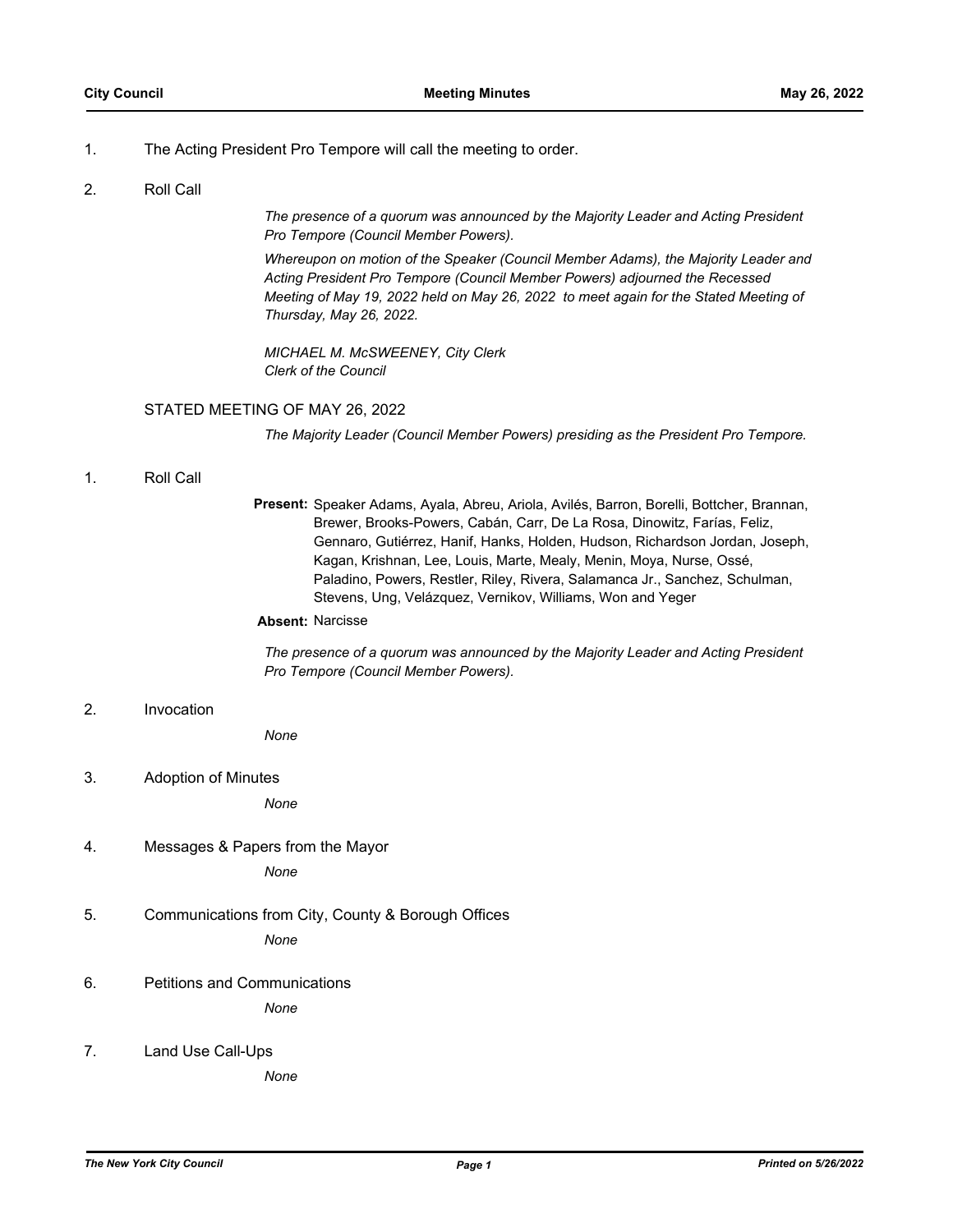- 8. Communication from the Speaker
- 9. Discussion of General Orders
- 10. Reports of Special Committees *None*
- 11. Reports of Standing Committees

Report of the Committee on State and Federal Legislation

**State Legislation Resolution requesting the New York State Legislature to pass bills introduced by Senator Gounardes, S.1608, and Assembly Member Abbate, A.4006, "AN ACT to amend the civil service law, in relation to the appointment and promotion of certain personnel of the sanitation department of the city of New York". SLR 0005-2022**

> *Attachments:* SLR 5, S. 1608, A. 4006, Committee Report, Committee Report - Stated Meeting, May 26, 2022 - Stated Meeting Agenda

**A motion was made that this SLR be Approved, by Council approved by consent Roll Call.**

**State Legislation Resolution requesting the New York State Legislature to pass bills introduced by Senators Gounardes, Biaggi, Cleare, Gianaris, Hoylman, Jackson, Kavanagh, Krueger, Myrie, Persaud, Ramos, Rivera, and Sepulveda, S.5602-B, and Committee on Rules (at request of Assembly Member Glick), A.10438, "AN ACT to amend the vehicle and traffic law, in relation to photo speed violation monitoring systems in school speed zones in the city of New York; and to amend chapter 189 of the laws of 2013, amending the vehicle and traffic law and the public officers law relating to establishing in a city with a population of one million or more a demonstration program implementing speed violation monitoring systems in school speed zones by means of photo devices, in relation to the effectiveness thereof". SLR 0006-2022**

> *Attachments:* SLR 6, S. 5602-B, A. 10438, Committee Report, Committee Report - Stated Meeting, May 26, 2022 - Stated Meeting Agenda

**A motion was made that this SLR be Approved, by Council approved by Roll Call.**

Affirmative: 43 - Speaker Adams, Ayala, Abreu, Avilés, Barron, Bottcher, Brannan, Brewer, Brooks-Powers, Cabán, De La Rosa, Dinowitz, Farías, Feliz, Gennaro, Gutiérrez, Hanif, Hanks, Holden, Hudson, Richardson Jordan, Joseph, Kagan, Krishnan, Lee, Louis, Marte, Menin, Moya, Nurse, Ossé, Powers, Restler, Riley, Rivera, Salamanca Jr., Sanchez, Schulman, Stevens, Ung, Velázquez, Williams and Won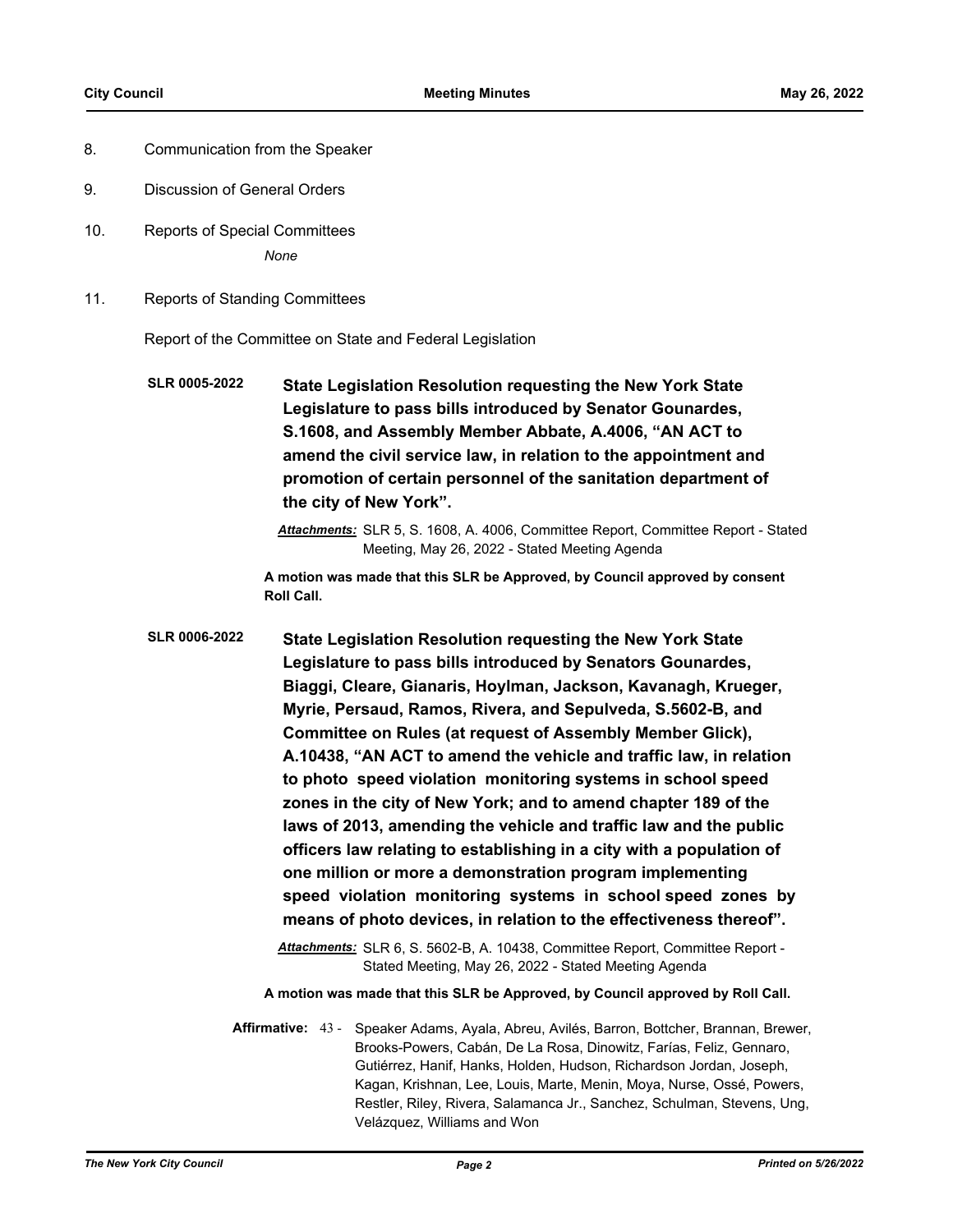**Negative:** 7 - Ariola, Borelli, Carr, Mealy, Paladino, Vernikov and Yeger

**Absent:** 1 - Narcisse

**State Legislation Resolution requesting the New York State Legislature to pass bills introduced by Senators Comrie and Liu, S.3259, and Assembly Member Vanel, A.3817, "AN ACT to amend the administrative code of the city of New York and the vehicle and traffic law, in relation to increasing the fine for tractor-trailer combinations that park on residential streets overnight". SLR 0007-2022**

**A motion was made that this SLR be Approved, by Council approved by consent Roll Call.**

- **State Legislation Resolution requesting the New York State Legislature to pass bills introduced by Senator Addabbo, S.9125, and Committee on Rules (at request of Assembly Member Abbate), A.10373, "AN ACT to amend the administrative code of the city of New York, in relation to the pensionable earnings of first grade police officers". SLR 0008-2022**
	- *Attachments:* SLR 8, S. 9125, A. 10373, Committee Report, Committee Report Stated Meeting, May 26, 2022 - Stated Meeting Agenda

**A motion was made that this SLR be Approved, by Council defeated by Roll Call.**

**Did not received 2/3 affirmative threshold for SLR Home Rule Item.**

- Affirmative: 30 Speaker Adams, Ayala, Abreu, Ariola, Borelli, Bottcher, Brannan, Brewer, Brooks-Powers, Carr, Dinowitz, Feliz, Gennaro, Hanks, Holden, Kagan, Lee, Menin, Moya, Paladino, Powers, Riley, Rivera, Salamanca Jr., Schulman, Ung, Velázquez, Vernikov, Williams and Yeger
	- **Negative:** 4 Avilés, Barron, Richardson Jordan and Mealy
	- Abstain: 16 Cabán, De La Rosa, Farías, Gutiérrez, Hanif, Hudson, Joseph, Krishnan, Louis, Marte, Nurse, Ossé, Restler, Sanchez, Stevens and Won
	- **Absent:** 1 Narcisse

*Attachments:* SLR 7, S. 3259, A. 3817, Committee Report, Committee Report - Stated Meeting, May 26, 2022 - Stated Meeting Agenda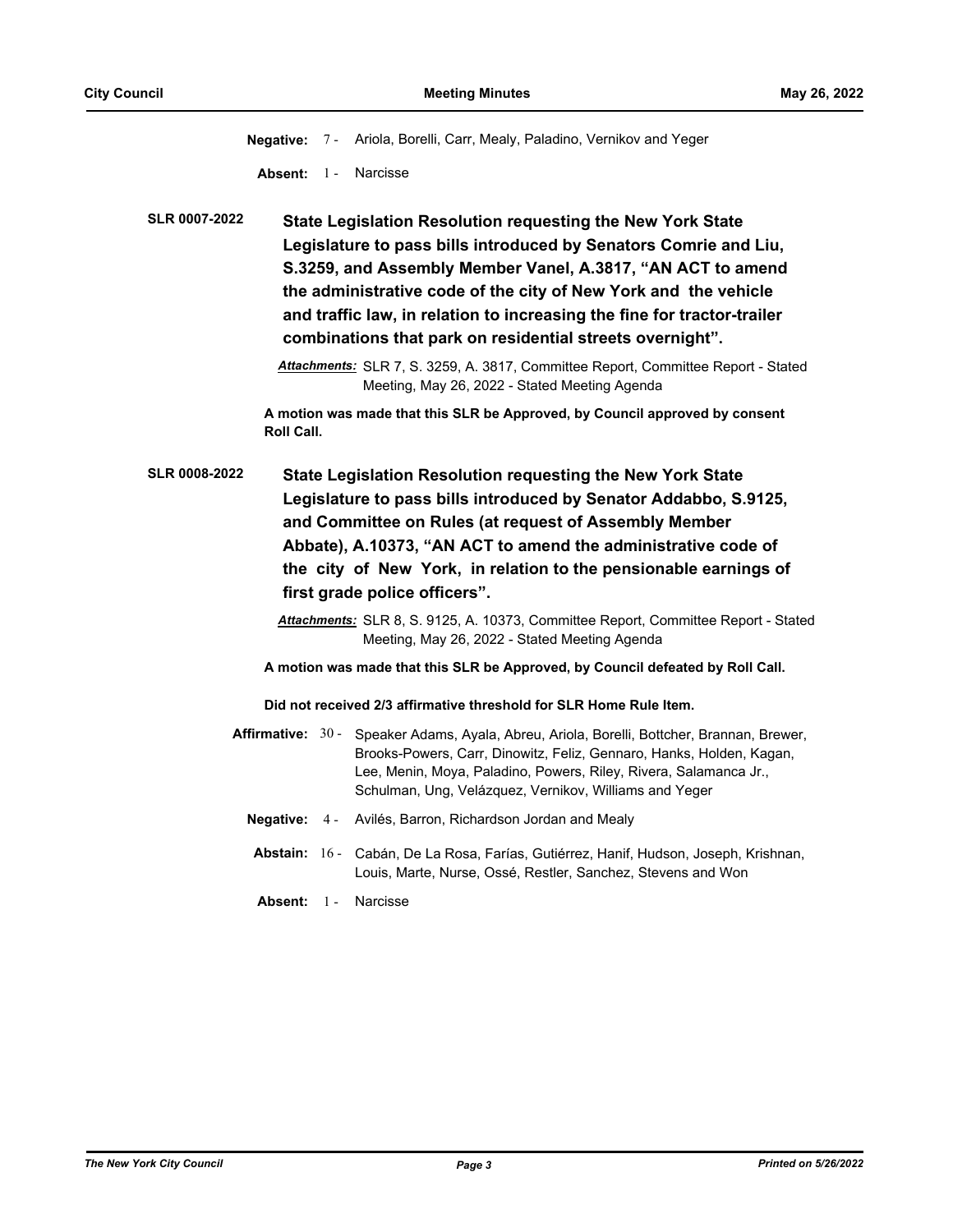| <b>SLR 0009-2022</b><br>State Legislation Resolution requesting the New York State<br>Legislature to pass bills introduced by Senator Bailey, S.9327,<br>and Committee on Rules (at request of Assembly Member<br>Abbate), A.10360, "AN ACT to amend the retirement and social<br>security law, in relation to allowing certain members of the New<br>York city police pension fund to borrow from contributions".<br>Attachments: SLR 9, S. 9327, A. 10360, Committee Report, Committee Report - Stated<br>Meeting, May 26, 2022 - Stated Meeting Agenda |         |       |                                                                                                                                                                                                                                                                                                                                                                                                                                                                                                                                                                                         |
|-----------------------------------------------------------------------------------------------------------------------------------------------------------------------------------------------------------------------------------------------------------------------------------------------------------------------------------------------------------------------------------------------------------------------------------------------------------------------------------------------------------------------------------------------------------|---------|-------|-----------------------------------------------------------------------------------------------------------------------------------------------------------------------------------------------------------------------------------------------------------------------------------------------------------------------------------------------------------------------------------------------------------------------------------------------------------------------------------------------------------------------------------------------------------------------------------------|
|                                                                                                                                                                                                                                                                                                                                                                                                                                                                                                                                                           |         |       | A motion was made that this SLR be Approved, by Council approved by Roll Call.                                                                                                                                                                                                                                                                                                                                                                                                                                                                                                          |
| <b>Affirmative: 43 -</b>                                                                                                                                                                                                                                                                                                                                                                                                                                                                                                                                  |         |       | Speaker Adams, Ayala, Abreu, Ariola, Borelli, Bottcher, Brannan, Brewer,<br>Brooks-Powers, Cabán, Carr, De La Rosa, Dinowitz, Farías, Feliz,<br>Gennaro, Gutiérrez, Hanks, Holden, Hudson, Kagan, Krishnan, Lee, Louis,<br>Marte, Menin, Moya, Nurse, Ossé, Paladino, Powers, Restler, Riley,<br>Rivera, Salamanca Jr., Sanchez, Schulman, Stevens, Ung, Velázquez,<br>Vernikov, Williams and Yeger                                                                                                                                                                                     |
| Negative:                                                                                                                                                                                                                                                                                                                                                                                                                                                                                                                                                 |         | $3 -$ | Avilés, Barron and Mealy                                                                                                                                                                                                                                                                                                                                                                                                                                                                                                                                                                |
| Abstain:                                                                                                                                                                                                                                                                                                                                                                                                                                                                                                                                                  |         | $4 -$ | Hanif, Richardson Jordan, Joseph and Won                                                                                                                                                                                                                                                                                                                                                                                                                                                                                                                                                |
|                                                                                                                                                                                                                                                                                                                                                                                                                                                                                                                                                           | Absent: | $1 -$ | Narcisse                                                                                                                                                                                                                                                                                                                                                                                                                                                                                                                                                                                |
| <b>SLR 0010-2022</b>                                                                                                                                                                                                                                                                                                                                                                                                                                                                                                                                      |         |       | State Legislation Resolution requesting the New York State<br>Legislature to pass bills introduced by Senator Jackson,<br>S.9068-B, and Committee on Rules (at request of Assembly<br>Member De Los Santos), A.10285-B, "AN ACT authorizing the city<br>of New York to discontinue the use as parkland of a portion of<br>real property in the county of New York and to grant easements to<br>the metropolitan transportation authority so that it may make<br>handicapped accessible improvements and upgrades to the New<br>York city transit authority 168 Street transit station". |

*Attachments:* SLR 10, S. 9068-B, A. 10285-B, Committee Report, Committee Report - Stated Meeting, May 26, 2022 - Stated Meeting Agenda

**A motion was made that this SLR be Approved, by Council approved by consent Roll Call.**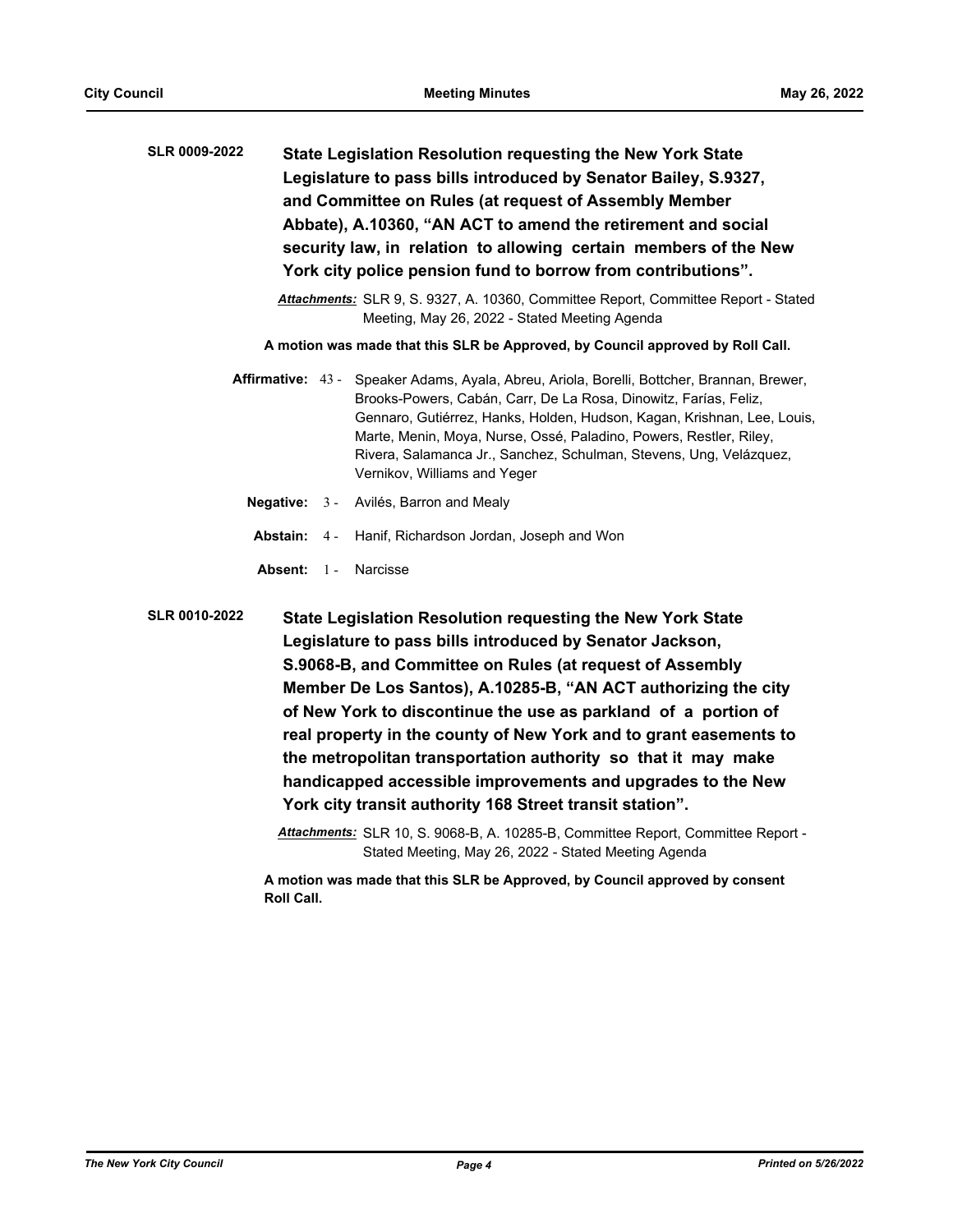- **State Legislation Resolution requesting the New York State Legislature to pass bills introduced by Senator Sepulveda, S.9120-A, and Committee on Rules (at request of Assembly Member Benedetto), A.10443, "AN ACT to authorize the city of New York to discontinue a portion of real property in the county of the Bronx as parkland and to grant easements for improvements to the railroad right-of-way to bring Metro-North railroad service to four new stations in the Bronx and to Pennsylvania Station in the county of New York". SLR 0011-2022**
	- *Attachments:* SLR 11, S. 9120-A, A. 10443, Committee Report, Committee Report Stated Meeting, May 26, 2022 - Stated Meeting Agenda

**A motion was made that this SLR be Approved, by Council approved by Roll Call.**

- Affirmative: 49 Speaker Adams, Ayala, Abreu, Ariola, Avilés, Borelli, Bottcher, Brannan, Brewer, Brooks-Powers, Cabán, Carr, De La Rosa, Dinowitz, Farías, Feliz, Gennaro, Gutiérrez, Hanif, Hanks, Holden, Hudson, Richardson Jordan, Joseph, Kagan, Krishnan, Lee, Louis, Marte, Mealy, Menin, Moya, Nurse, Ossé, Paladino, Powers, Restler, Riley, Rivera, Salamanca Jr., Sanchez, Schulman, Stevens, Ung, Velázquez, Vernikov, Williams, Won and Yeger
	- **Negative:** 1 Barron
	- Absent: 1 Narcisse
- **State Legislation Resolution requesting the New York State Legislature to pass bills introduced by Senator Salazar, S.9323-A, and Committee on Rules (at request of Assembly Member Walker), A.10449, "AN ACT to authorize the city of New York to discontinue the use as parkland a portion of real property in the borough of Brooklyn and to transfer such lands to the metropolitan transportation authority, to enable the New York city transit authority to construct in such areas new permanent at-grade station improvements and pedestrian bridges". SLR 0012-2022**

*Attachments:* SLR 12, S. 9323-A, A. 10449, Committee Report, Committee Report - Stated Meeting, May 26, 2022 - Stated Meeting Agenda

**A motion was made that this SLR be Approved, by Council approved by consent Roll Call.**

#### 12. General Orders Calendar

Coupled on General Orders Calendar

State and Federal Legislation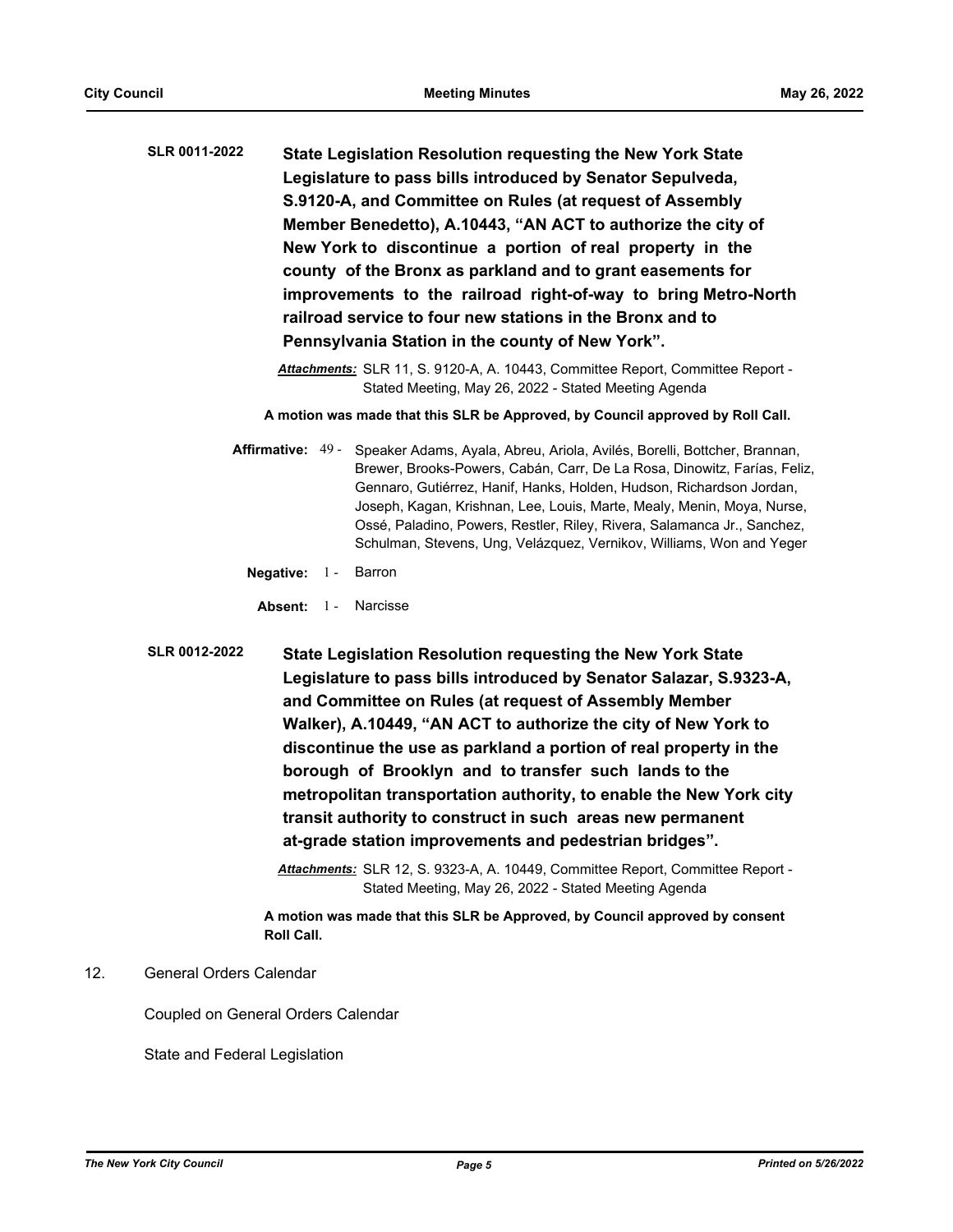| <b>SLR 0005-2022</b> | State Legislation Resolution requesting the New York State<br>Legislature to pass bills introduced by Senator Gounardes,<br>S.1608, and Assembly Member Abbate, A.4006, "AN ACT to<br>amend the civil service law, in relation to the appointment and<br>promotion of certain personnel of the sanitation department of<br>the city of New York".                                                                                                                                                                                                                                                                                                                                                                                                                                                                                                                                                                                                                                                                     |
|----------------------|-----------------------------------------------------------------------------------------------------------------------------------------------------------------------------------------------------------------------------------------------------------------------------------------------------------------------------------------------------------------------------------------------------------------------------------------------------------------------------------------------------------------------------------------------------------------------------------------------------------------------------------------------------------------------------------------------------------------------------------------------------------------------------------------------------------------------------------------------------------------------------------------------------------------------------------------------------------------------------------------------------------------------|
|                      | Attachments: SLR 5, S. 1608, A. 4006, Committee Report, Committee Report - Stated<br>Meeting, May 26, 2022 - Stated Meeting Agenda                                                                                                                                                                                                                                                                                                                                                                                                                                                                                                                                                                                                                                                                                                                                                                                                                                                                                    |
| <b>SLR 0006-2022</b> | State Legislation Resolution requesting the New York State<br>Legislature to pass bills introduced by Senators Gounardes,<br>Biaggi, Cleare, Gianaris, Hoylman, Jackson, Kavanagh, Krueger,<br>Myrie, Persaud, Ramos, Rivera, and Sepulveda, S.5602-B, and<br>Committee on Rules (at request of Assembly Member Glick),<br>A.10438, "AN ACT to amend the vehicle and traffic law, in relation<br>to photo speed violation monitoring systems in school speed<br>zones in the city of New York; and to amend chapter 189 of the<br>laws of 2013, amending the vehicle and traffic law and the public<br>officers law relating to establishing in a city with a population of<br>one million or more a demonstration program implementing<br>speed violation monitoring systems in school speed zones by<br>means of photo devices, in relation to the effectiveness thereof".<br>Attachments: SLR 6, S. 5602-B, A. 10438, Committee Report, Committee Report -<br>Stated Meeting, May 26, 2022 - Stated Meeting Agenda |
| <b>SLR 0007-2022</b> | State Legislation Resolution requesting the New York State<br>Legislature to pass bills introduced by Senators Comrie and Liu,<br>S.3259, and Assembly Member Vanel, A.3817, "AN ACT to amend<br>the administrative code of the city of New York and the vehicle<br>and traffic law, in relation to increasing the fine for tractor-trailer<br>combinations that park on residential streets overnight".<br>Attachments: SLR 7, S. 3259, A. 3817, Committee Report, Committee Report - Stated<br>Meeting, May 26, 2022 - Stated Meeting Agenda                                                                                                                                                                                                                                                                                                                                                                                                                                                                        |
| <b>SLR 0008-2022</b> | <b>State Legislation Resolution requesting the New York State</b><br>Legislature to pass bills introduced by Senator Addabbo, S.9125,<br>and Committee on Rules (at request of Assembly Member<br>Abbate), A.10373, "AN ACT to amend the administrative code of<br>the city of New York, in relation to the pensionable earnings of<br>first grade police officers".<br><b>Attachments:</b> SLR 8, S. 9125, A. 10373, Committee Report, Committee Report - Stated<br>Meeting, May 26, 2022 - Stated Meeting Agenda                                                                                                                                                                                                                                                                                                                                                                                                                                                                                                    |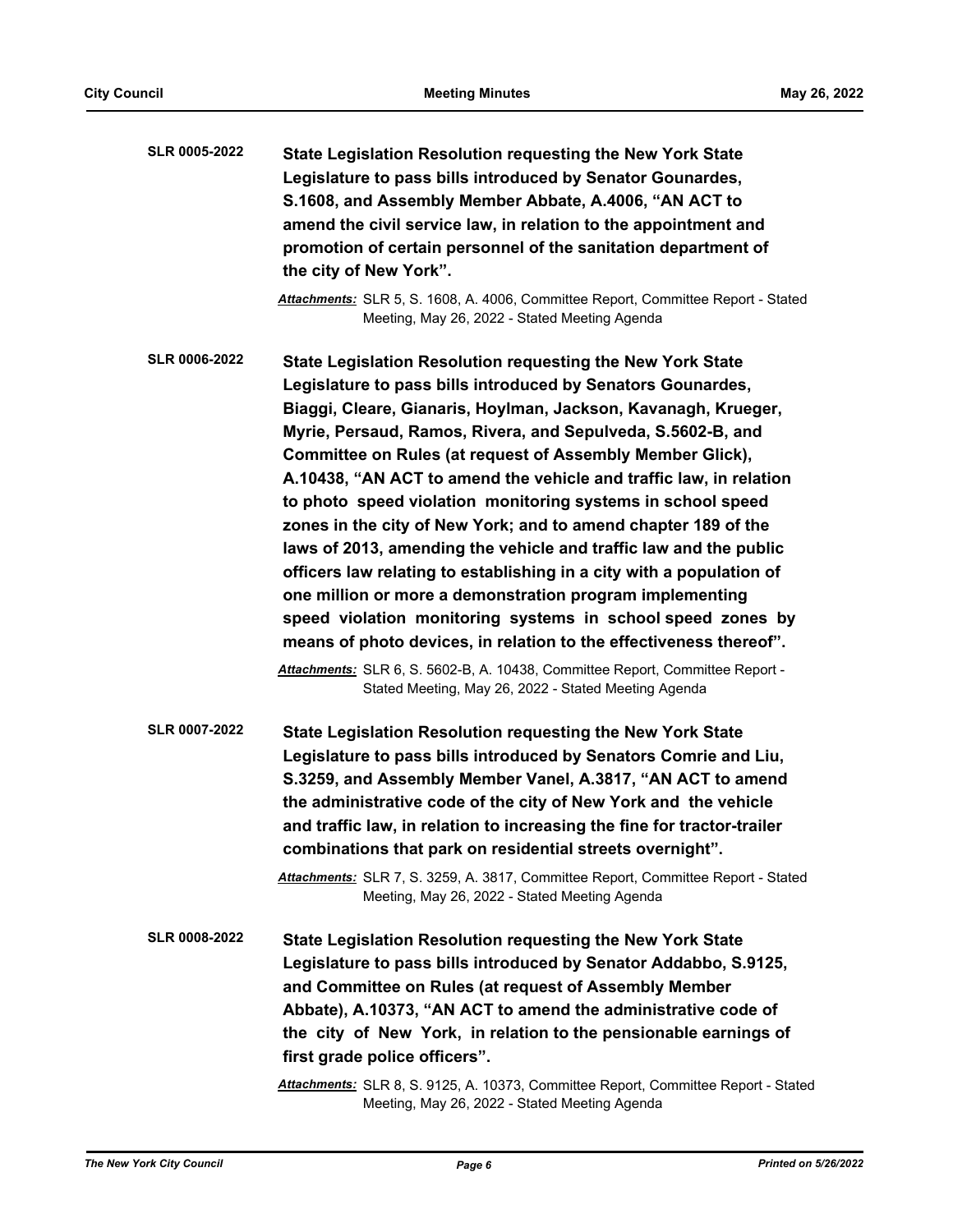| State Legislation Resolution requesting the New York State<br>Legislature to pass bills introduced by Senator Bailey, S.9327,<br>and Committee on Rules (at request of Assembly Member<br>Abbate), A.10360, "AN ACT to amend the retirement and social<br>security law, in relation to allowing certain members of the New<br>York city police pension fund to borrow from contributions".                                                                                                                                                                                                                                                                                                                                          |
|-------------------------------------------------------------------------------------------------------------------------------------------------------------------------------------------------------------------------------------------------------------------------------------------------------------------------------------------------------------------------------------------------------------------------------------------------------------------------------------------------------------------------------------------------------------------------------------------------------------------------------------------------------------------------------------------------------------------------------------|
| Attachments: SLR 9, S. 9327, A. 10360, Committee Report, Committee Report - Stated<br>Meeting, May 26, 2022 - Stated Meeting Agenda                                                                                                                                                                                                                                                                                                                                                                                                                                                                                                                                                                                                 |
| State Legislation Resolution requesting the New York State<br>Legislature to pass bills introduced by Senator Jackson,<br>S.9068-B, and Committee on Rules (at request of Assembly<br>Member De Los Santos), A.10285-B, "AN ACT authorizing the city<br>of New York to discontinue the use as parkland of a portion of<br>real property in the county of New York and to grant easements to<br>the metropolitan transportation authority so that it may make<br>handicapped accessible improvements and upgrades to the New<br>York city transit authority 168 Street transit station".<br>Attachments: SLR 10, S. 9068-B, A. 10285-B, Committee Report, Committee Report -<br>Stated Meeting, May 26, 2022 - Stated Meeting Agenda |
| State Legislation Resolution requesting the New York State<br>Legislature to pass bills introduced by Senator Sepulveda,<br>S.9120-A, and Committee on Rules (at request of Assembly<br>Member Benedetto), A.10443, "AN ACT to authorize the city of<br>New York to discontinue a portion of real property in the<br>county of the Bronx as parkland and to grant easements for<br>improvements to the railroad right-of-way to bring Metro-North<br>railroad service to four new stations in the Bronx and to<br>Pennsylvania Station in the county of New York".<br>Attachments: SLR 11, S. 9120-A, A. 10443, Committee Report, Committee Report -                                                                                |
|                                                                                                                                                                                                                                                                                                                                                                                                                                                                                                                                                                                                                                                                                                                                     |

Stated Meeting, May 26, 2022 - Stated Meeting Agenda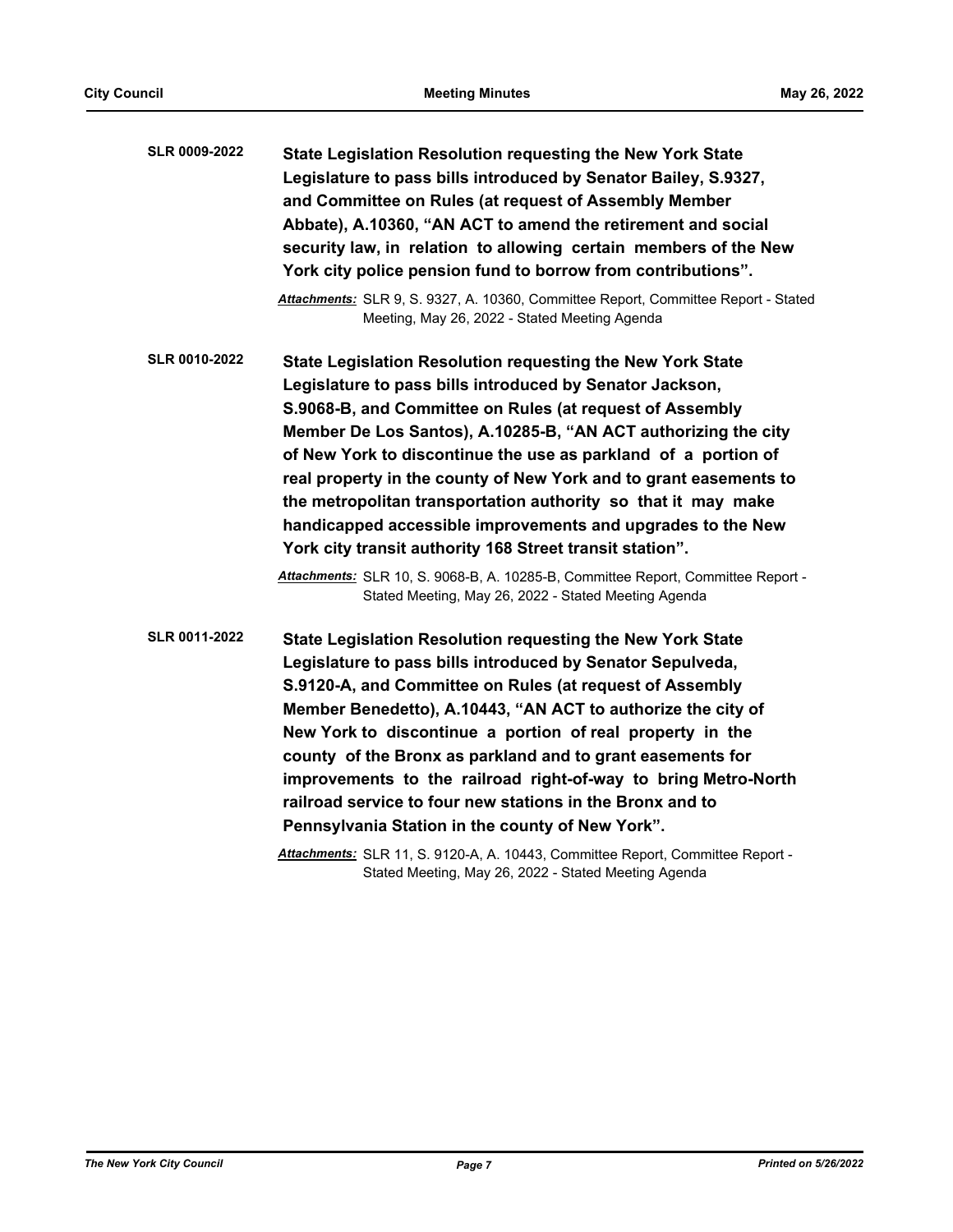**State Legislation Resolution requesting the New York State Legislature to pass bills introduced by Senator Salazar, S.9323-A, and Committee on Rules (at request of Assembly Member Walker), A.10449, "AN ACT to authorize the city of New York to discontinue the use as parkland a portion of real property in the borough of Brooklyn and to transfer such lands to the metropolitan transportation authority, to enable the New York city transit authority to construct in such areas new permanent at-grade station improvements and pedestrian bridges". SLR 0012-2022**

> *Attachments:* SLR 12, S. 9323-A, A. 10449, Committee Report, Committee Report - Stated Meeting, May 26, 2022 - Stated Meeting Agenda

#### General Orders Calendar

*The Majority Leader and Acting President Pro Tempore (Council Member Powers) put the question whether the Council would agree with and adopt such reports, which were decided in the affirmative by the following vote:*

#### Passed The Consent Agenda

#### **A motion was made that these files be approved by consent vote.**

Affirmative: 50 - Speaker Adams, Ayala, Abreu, Ariola, Avilés, Barron, Borelli, Bottcher, Brannan, Brewer, Brooks-Powers, Cabán, Carr, De La Rosa, Dinowitz, Farías, Feliz, Gennaro, Gutiérrez, Hanif, Hanks, Holden, Hudson, Richardson Jordan, Joseph, Kagan, Krishnan, Lee, Louis, Marte, Mealy, Menin, Moya, Nurse, Ossé, Paladino, Powers, Restler, Riley, Rivera, Salamanca Jr., Sanchez, Schulman, Stevens, Ung, Velázquez, Vernikov, Williams, Won and Yeger

Absent: 1 - Narcisse

*The following files were removed from the General Order Calendar and voted separately:*

*Preconsidered SLR No. 6, VOTE: 43-7-0 Negative: CMs Ariola Carr, Mealy, Paladino, Vernikov, Yeger, and the Minority Leader (Council Member Borelli).*

*Preconsidered SLR No. 8, VOTE: 30-4-16 Negative; CMs Avilés, Barron, Mealy, Richardson Jordan; Abstentions:CMs Cabán, Farías, Del La Rosa, Gutiérrez, Hanif, Hudson, Joseph, Krishnan, Louis, Marte, Nurse, Ossé, Restler, Sanchez, Stevens and Won.*

*Preconsidered SLR No. 9, VOTE: 43-3-4 Negative: CMs Avilés, Barron and Mealy; Abstentions: CMs Hanif, Joseph, Richardson Jordan and Won.*

*Preconsidered SLR No. 11, VOTE; 49-1-0 Negative: CM Barron.*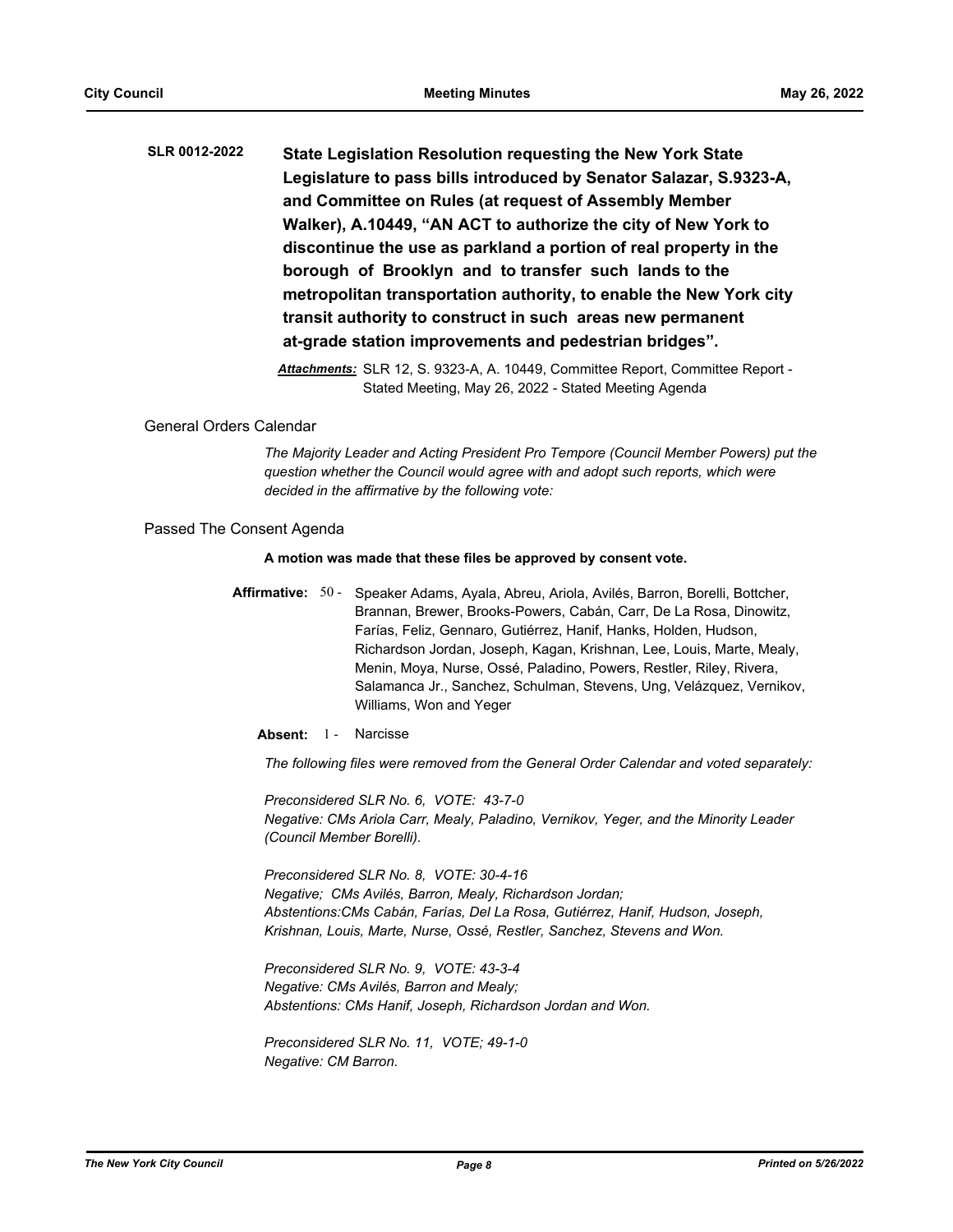- Introduction & Reading of Bills See Attached 13.
- 14. Discussion of Resolutions *None*
- 15. Resolutions

*None*

- 16. General Discussion
- 17. Extension of Remarks

#### INTRODUCTION AND READING OF BILLS

**State Legislation Resolution requesting the New York State Legislature to pass bills introduced by Senator Gounardes, S.1608, and Assembly Member Abbate, A.4006, "AN ACT to amend the civil service law, in relation to the appointment and promotion of certain personnel of the sanitation department of the city of New York". SLR 0005-2022**

*Sponsors:* By Council Member Abreu

*Attachments:* SLR 5, S. 1608, A. 4006, Committee Report, Committee Report - Stated Meeting, May 26, 2022 - Stated Meeting Agenda

**This SLR was Referred to Comm by Council to the Committee on State and Federal Legislation**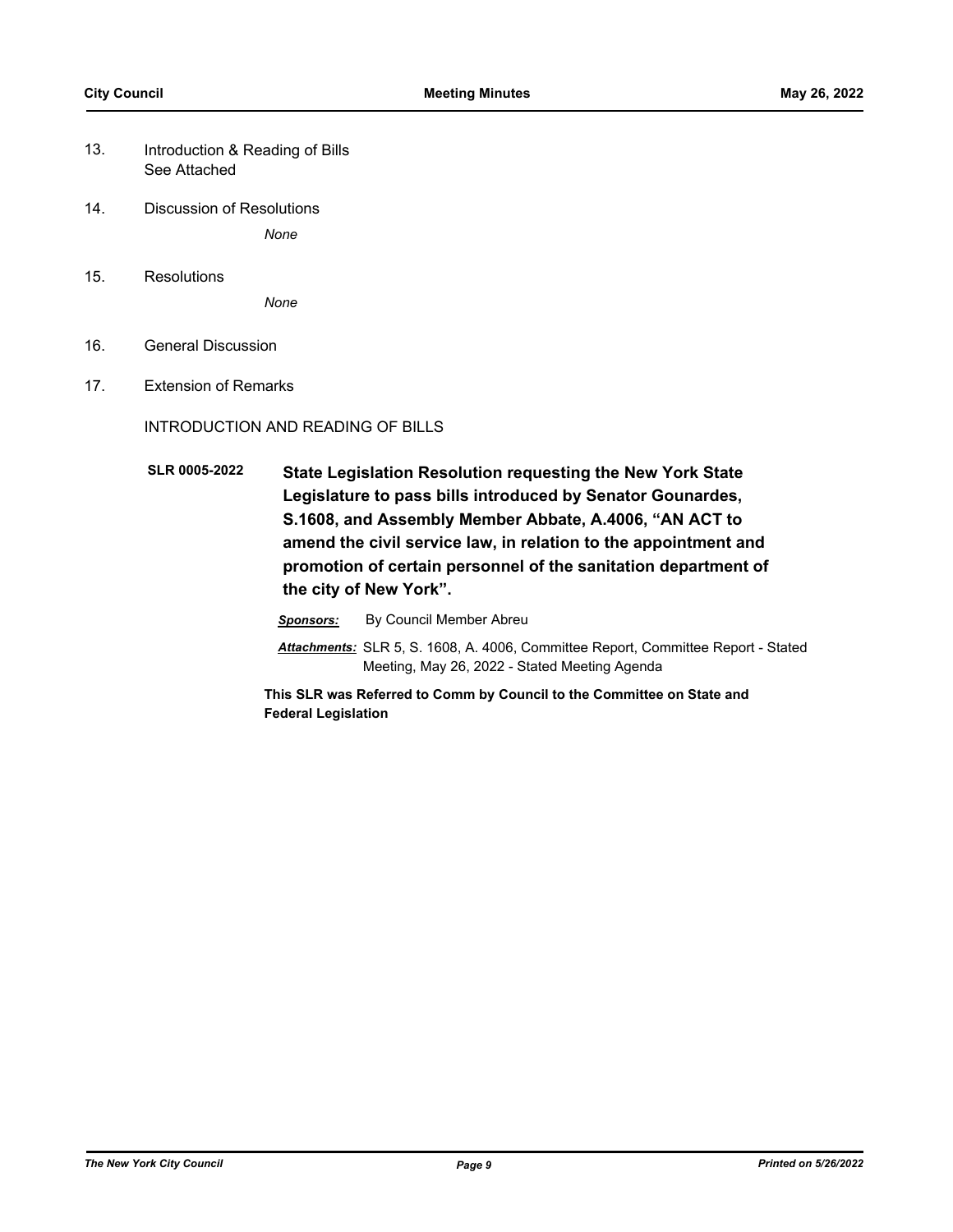| <b>SLR 0006-2022</b> | State Legislation Resolution requesting the New York State           |
|----------------------|----------------------------------------------------------------------|
|                      | Legislature to pass bills introduced by Senators Gounardes,          |
|                      | Biaggi, Cleare, Gianaris, Hoylman, Jackson, Kavanagh, Krueger,       |
|                      | Myrie, Persaud, Ramos, Rivera, and Sepulveda, S.5602-B, and          |
|                      | Committee on Rules (at request of Assembly Member Glick),            |
|                      | A.10438, "AN ACT to amend the vehicle and traffic law, in relation   |
|                      | to photo speed violation monitoring systems in school speed          |
|                      | zones in the city of New York; and to amend chapter 189 of the       |
|                      | laws of 2013, amending the vehicle and traffic law and the public    |
|                      | officers law relating to establishing in a city with a population of |
|                      | one million or more a demonstration program implementing             |
|                      | speed violation monitoring systems in school speed zones by          |
|                      | means of photo devices, in relation to the effectiveness thereof".   |
|                      |                                                                      |

*Sponsors:* By Council Member Abreu

*Attachments:* SLR 6, S. 5602-B, A. 10438, Committee Report, Committee Report - Stated Meeting, May 26, 2022 - Stated Meeting Agenda

**This SLR was Referred to Comm by Council to the Committee on State and Federal Legislation**

**State Legislation Resolution requesting the New York State Legislature to pass bills introduced by Senators Comrie and Liu, S.3259, and Assembly Member Vanel, A.3817, "AN ACT to amend the administrative code of the city of New York and the vehicle and traffic law, in relation to increasing the fine for tractor-trailer combinations that park on residential streets overnight". SLR 0007-2022**

*Sponsors:* By Council Members Abreu and Louis

*Attachments:* SLR 7, S. 3259, A. 3817, Committee Report, Committee Report - Stated Meeting, May 26, 2022 - Stated Meeting Agenda

**This SLR was Referred to Comm by Council to the Committee on State and Federal Legislation**

**State Legislation Resolution requesting the New York State Legislature to pass bills introduced by Senator Addabbo, S.9125, and Committee on Rules (at request of Assembly Member Abbate), A.10373, "AN ACT to amend the administrative code of the city of New York, in relation to the pensionable earnings of first grade police officers". SLR 0008-2022**

*Sponsors:* By Council Member Abreu

*Attachments:* SLR 8, S. 9125, A. 10373, Committee Report, Committee Report - Stated Meeting, May 26, 2022 - Stated Meeting Agenda

**This SLR was Referred to Comm by Council to the Committee on State and Federal Legislation**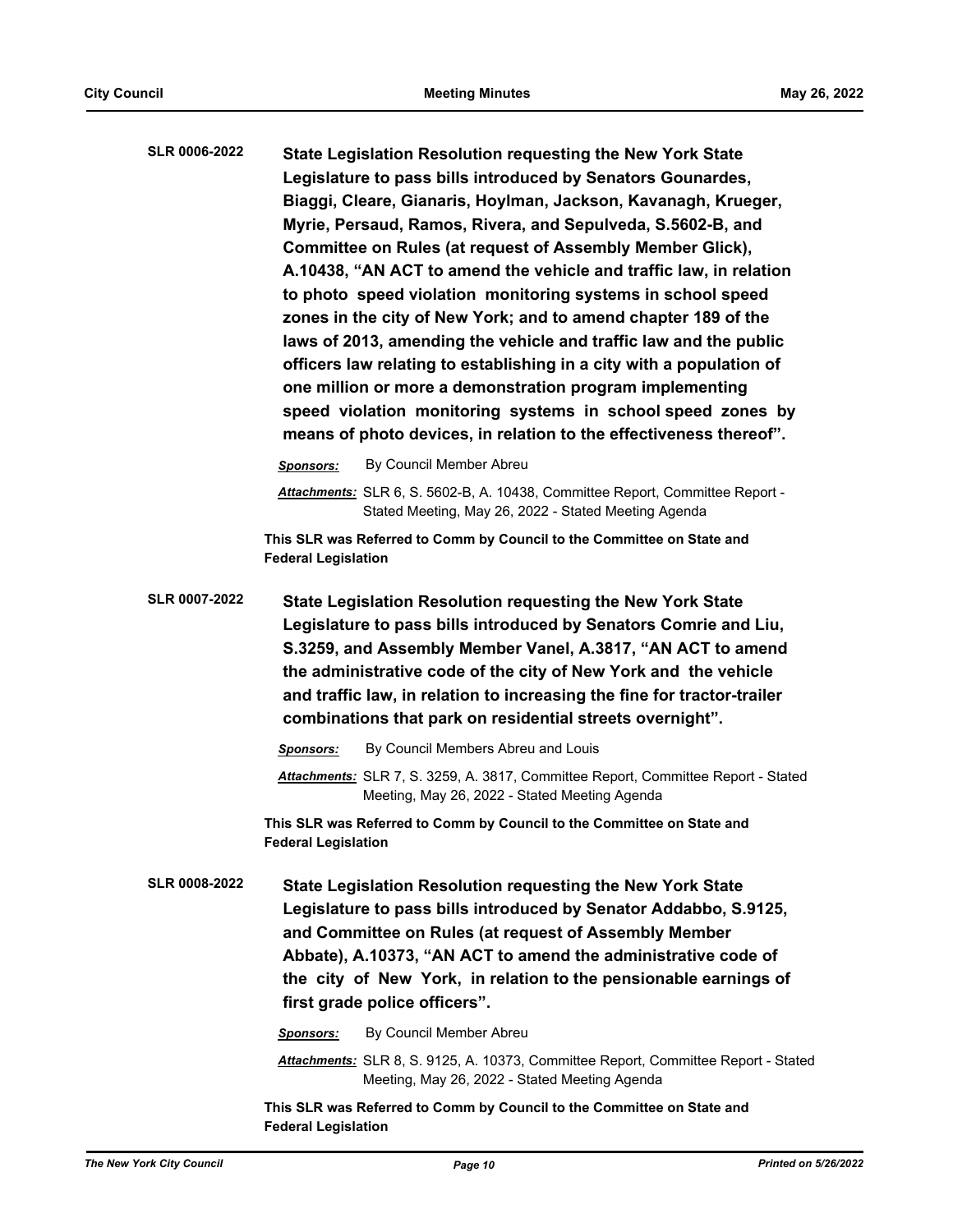| SLR 0009-2022 | State Legislation Resolution requesting the New York State       |
|---------------|------------------------------------------------------------------|
|               | Legislature to pass bills introduced by Senator Bailey, S.9327,  |
|               | and Committee on Rules (at request of Assembly Member            |
|               | Abbate), A.10360, "AN ACT to amend the retirement and social     |
|               | security law, in relation to allowing certain members of the New |
|               | York city police pension fund to borrow from contributions".     |
|               |                                                                  |

*Sponsors:* By Council Member Abreu

**This SLR was Referred to Comm by Council to the Committee on State and Federal Legislation**

**State Legislation Resolution requesting the New York State Legislature to pass bills introduced by Senator Jackson, S.9068-B, and Committee on Rules (at request of Assembly Member De Los Santos), A.10285-B, "AN ACT authorizing the city of New York to discontinue the use as parkland of a portion of real property in the county of New York and to grant easements to the metropolitan transportation authority so that it may make handicapped accessible improvements and upgrades to the New York city transit authority 168 Street transit station". SLR 0010-2022**

*Sponsors:* By Council Member Abreu

*Attachments:* SLR 10, S. 9068-B, A. 10285-B, Committee Report, Committee Report - Stated Meeting, May 26, 2022 - Stated Meeting Agenda

**This SLR was Referred to Comm by Council to the Committee on State and Federal Legislation**

**State Legislation Resolution requesting the New York State Legislature to pass bills introduced by Senator Sepulveda, S.9120-A, and Committee on Rules (at request of Assembly Member Benedetto), A.10443, "AN ACT to authorize the city of New York to discontinue a portion of real property in the county of the Bronx as parkland and to grant easements for improvements to the railroad right-of-way to bring Metro-North railroad service to four new stations in the Bronx and to Pennsylvania Station in the county of New York". SLR 0011-2022**

*Sponsors:* By Council Member Abreu

*Attachments:* SLR 11, S. 9120-A, A. 10443, Committee Report, Committee Report - Stated Meeting, May 26, 2022 - Stated Meeting Agenda

**This SLR was Referred to Comm by Council to the Committee on State and Federal Legislation**

*Attachments:* SLR 9, S. 9327, A. 10360, Committee Report, Committee Report - Stated Meeting, May 26, 2022 - Stated Meeting Agenda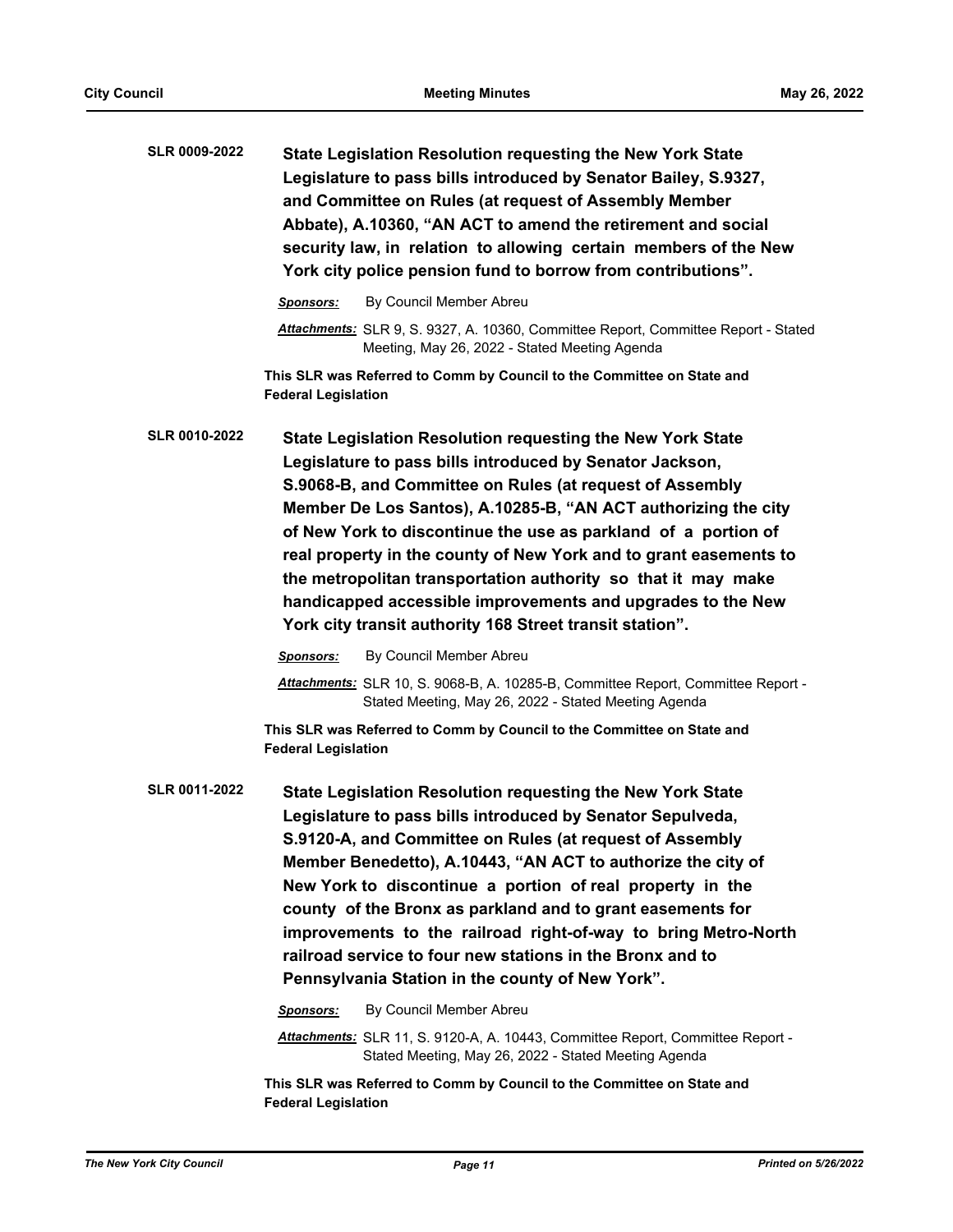| <b>SLR 0012-2022</b> | <b>State Legislation Resolution requesting the New York State</b><br>Legislature to pass bills introduced by Senator Salazar, S.9323-A,<br>and Committee on Rules (at request of Assembly Member<br>Walker), A.10449, "AN ACT to authorize the city of New York to<br>discontinue the use as parkland a portion of real property in the<br>borough of Brooklyn and to transfer such lands to the<br>metropolitan transportation authority, to enable the New York city<br>transit authority to construct in such areas new permanent<br>at-grade station improvements and pedestrian bridges". |                                                                                                                                                                                                                                                  |  |  |
|----------------------|------------------------------------------------------------------------------------------------------------------------------------------------------------------------------------------------------------------------------------------------------------------------------------------------------------------------------------------------------------------------------------------------------------------------------------------------------------------------------------------------------------------------------------------------------------------------------------------------|--------------------------------------------------------------------------------------------------------------------------------------------------------------------------------------------------------------------------------------------------|--|--|
|                      | <b>Sponsors:</b>                                                                                                                                                                                                                                                                                                                                                                                                                                                                                                                                                                               | By Council Member Abreu                                                                                                                                                                                                                          |  |  |
|                      |                                                                                                                                                                                                                                                                                                                                                                                                                                                                                                                                                                                                | Attachments: SLR 12, S. 9323-A, A. 10449, Committee Report, Committee Report -<br>Stated Meeting, May 26, 2022 - Stated Meeting Agenda                                                                                                           |  |  |
|                      | <b>Federal Legislation</b>                                                                                                                                                                                                                                                                                                                                                                                                                                                                                                                                                                     | This SLR was Referred to Comm by Council to the Committee on State and                                                                                                                                                                           |  |  |
| Int 0442-2022        |                                                                                                                                                                                                                                                                                                                                                                                                                                                                                                                                                                                                | A Local Law to amend the administrative code of the city of New<br>York, in relation to abating rodents as a requirement for the<br>issuance of certain construction permits                                                                     |  |  |
|                      | Sponsors:                                                                                                                                                                                                                                                                                                                                                                                                                                                                                                                                                                                      | By Council Members Bottcher, Nurse, Ossé, Louis and Marte (by request<br>of the Manhattan Borough President)                                                                                                                                     |  |  |
|                      |                                                                                                                                                                                                                                                                                                                                                                                                                                                                                                                                                                                                | <b>Attachments:</b> Summary of Int. No. 442, Int. No. 442, May 26, 2022 - Stated Meeting<br>Agenda                                                                                                                                               |  |  |
|                      | This Introduction was Referred to Comm by Council to the Committee on<br><b>Sanitation and Solid Waste Management</b>                                                                                                                                                                                                                                                                                                                                                                                                                                                                          |                                                                                                                                                                                                                                                  |  |  |
| Int 0443-2022        |                                                                                                                                                                                                                                                                                                                                                                                                                                                                                                                                                                                                | A Local Law to amend the administrative code of the city of New<br>York, in relation to requiring the police department to provide<br>records of complaints and investigations of bias-based profiling<br>to the city commission on human rights |  |  |
|                      |                                                                                                                                                                                                                                                                                                                                                                                                                                                                                                                                                                                                | Sponsors: By Council Members Cabán and Louis (by request of the Queens Borough<br>President)                                                                                                                                                     |  |  |
|                      |                                                                                                                                                                                                                                                                                                                                                                                                                                                                                                                                                                                                | Attachments: Summary of Int. No. 443, Int. No. 443, May 26, 2022 - Stated Meeting<br>Agenda                                                                                                                                                      |  |  |
|                      | <b>Safety</b>                                                                                                                                                                                                                                                                                                                                                                                                                                                                                                                                                                                  | This Introduction was Referred to Comm by Council to the Committee on Public                                                                                                                                                                     |  |  |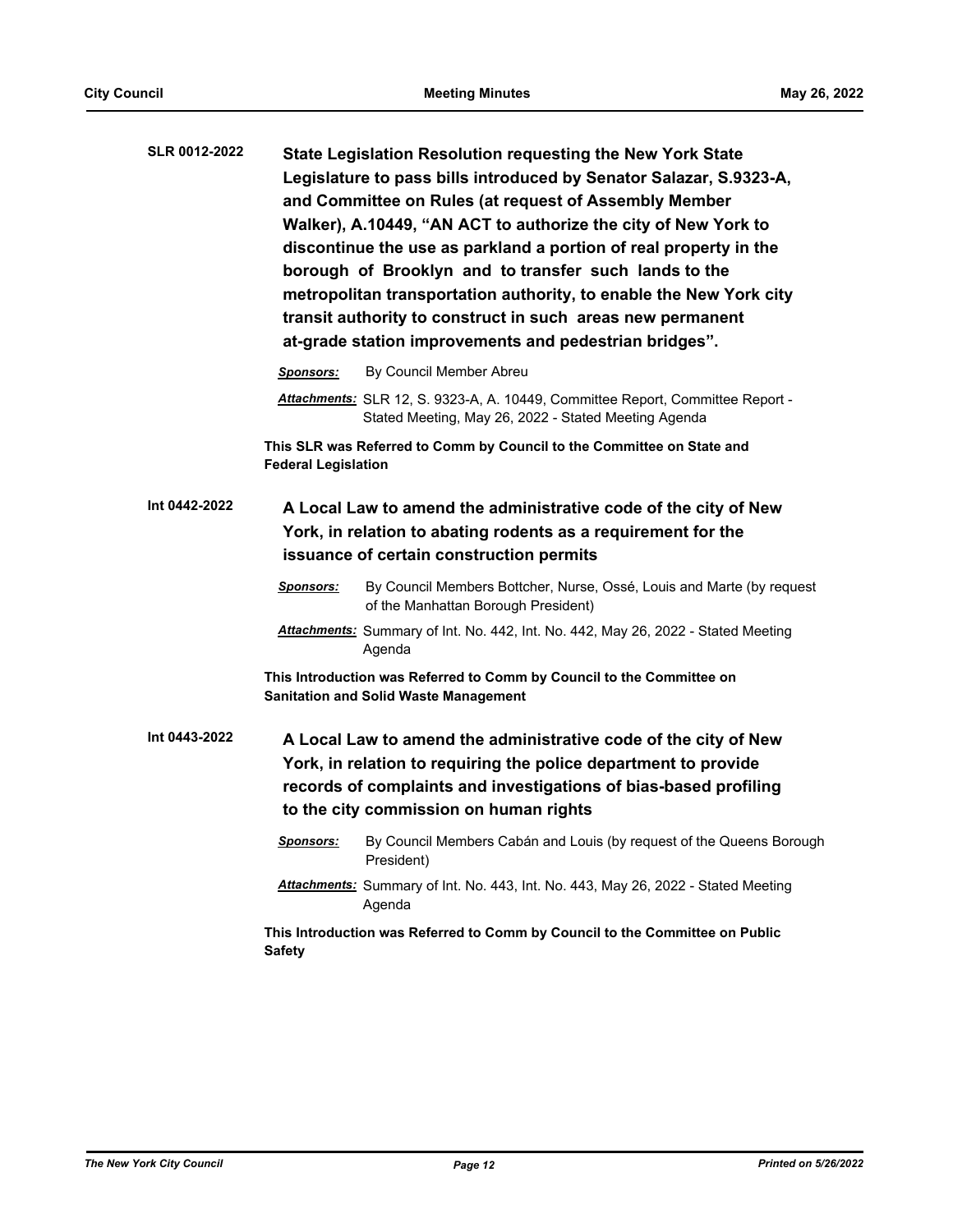| Res 0185-2022 | Resolution calling upon the New York State Department of<br>Education to implement a robust requirement for civics education<br>at the elementary, middle and high school level for all public<br>schools in New York. |                                                                                                                                                                                                                                         |  |
|---------------|------------------------------------------------------------------------------------------------------------------------------------------------------------------------------------------------------------------------|-----------------------------------------------------------------------------------------------------------------------------------------------------------------------------------------------------------------------------------------|--|
|               | <u>Sponsors:</u>                                                                                                                                                                                                       | By Council Members Dinowitz and Louis (by request of the Manhattan<br>Borough President)                                                                                                                                                |  |
|               |                                                                                                                                                                                                                        | Attachments: Res. No. 185, May 26, 2022 - Stated Meeting Agenda                                                                                                                                                                         |  |
|               |                                                                                                                                                                                                                        | This Resolution was Referred to Comm by Council to the Committee on Education                                                                                                                                                           |  |
| Int 0444-2022 |                                                                                                                                                                                                                        | A Local Law to amend the administrative code of the city of New<br>York, in relation to requiring the department of environmental<br>protection to post information online regarding scheduled and<br>requested infrastructure services |  |
|               | <b>Sponsors:</b>                                                                                                                                                                                                       | By Council Members Holden and Louis                                                                                                                                                                                                     |  |
|               |                                                                                                                                                                                                                        | Attachments: Summary of Int. No. 444, Int. No. 444, May 26, 2022 - Stated Meeting<br>Agenda                                                                                                                                             |  |
|               | <b>Environmental Protection</b>                                                                                                                                                                                        | This Introduction was Referred to Comm by Council to the Committee on                                                                                                                                                                   |  |
| Int 0445-2022 |                                                                                                                                                                                                                        | A Local Law to amend the administrative code of the city of New<br>York, in relation to requiring the preparation of five-year capital<br>plans for parks on a community board level                                                    |  |
|               | <b>Sponsors:</b>                                                                                                                                                                                                       | By Council Members Holden and Louis                                                                                                                                                                                                     |  |
|               |                                                                                                                                                                                                                        | Attachments: Summary of Int. No. 445, Int. No. 445, May 26, 2022 - Stated Meeting<br>Agenda                                                                                                                                             |  |
|               | and Recreation                                                                                                                                                                                                         | This Introduction was Referred to Comm by Council to the Committee on Parks                                                                                                                                                             |  |
| Int 0446-2022 | trees                                                                                                                                                                                                                  | A Local Law to amend the administrative code of the city of New<br>York, in relation to the undertaking of surveys before planting                                                                                                      |  |
|               | <b>Sponsors:</b>                                                                                                                                                                                                       | By Council Member Holden                                                                                                                                                                                                                |  |
|               |                                                                                                                                                                                                                        | Attachments: Summary of Int. No. 446, Int. No. 446, May 26, 2022 - Stated Meeting<br>Agenda                                                                                                                                             |  |
|               | and Recreation                                                                                                                                                                                                         | This Introduction was Referred to Comm by Council to the Committee on Parks                                                                                                                                                             |  |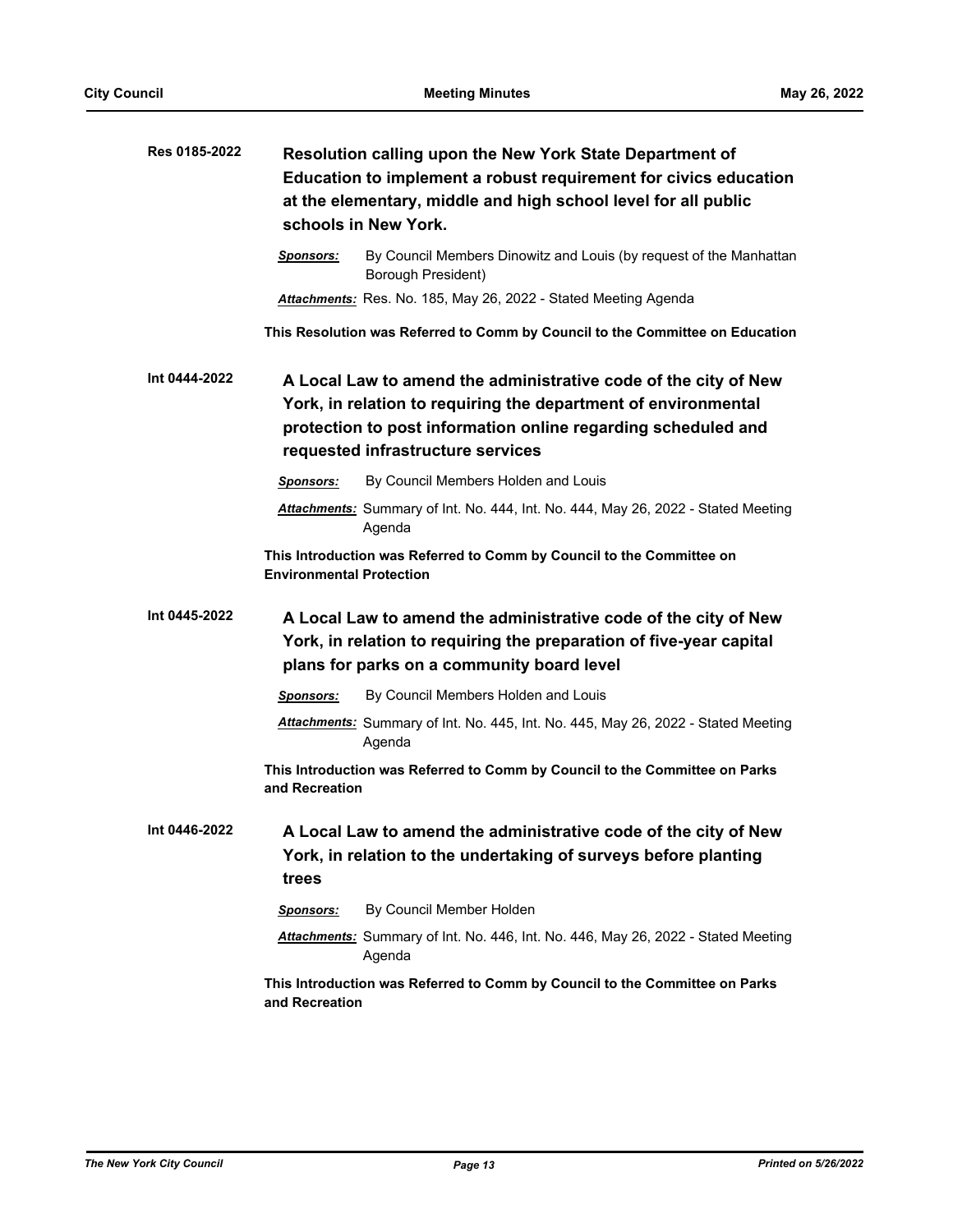| Int 0447-2022 | A Local Law to amend the administrative code of the city of New<br>York, in relation to unlawful methods of restraint during an arrest<br>or attempted arrest                   |                                                                                                                                           |  |
|---------------|---------------------------------------------------------------------------------------------------------------------------------------------------------------------------------|-------------------------------------------------------------------------------------------------------------------------------------------|--|
|               | <b>Sponsors:</b>                                                                                                                                                                | By Council Members Holden and Louis                                                                                                       |  |
|               |                                                                                                                                                                                 | Attachments: Summary of Int. No. 447, Int. No. 447, May 26, 2022 - Stated Meeting<br>Agenda                                               |  |
|               | <b>Safety</b>                                                                                                                                                                   | This Introduction was Referred to Comm by Council to the Committee on Public                                                              |  |
| Int 0448-2022 |                                                                                                                                                                                 | A Local Law to create a commission to examine the cost of<br>renovating jail facilities on Rikers Island                                  |  |
|               | Sponsors:                                                                                                                                                                       | By Council Members Holden, Yeger and Louis                                                                                                |  |
|               |                                                                                                                                                                                 | Attachments: Summary of Int. No. 448, Int. No. 448, May 26, 2022 - Stated Meeting<br>Agenda                                               |  |
|               | <b>Justice</b>                                                                                                                                                                  | This Introduction was Referred to Comm by Council to the Committee on Criminal                                                            |  |
| Res 0186-2022 |                                                                                                                                                                                 | Resolution recognizing February 16th annually as Lithuania<br>Independence Day in the City of New York.                                   |  |
|               | <b>Sponsors:</b>                                                                                                                                                                | By Council Member Holden                                                                                                                  |  |
|               |                                                                                                                                                                                 | Attachments: Res. No. 186, May 26, 2022 - Stated Meeting Agenda                                                                           |  |
|               |                                                                                                                                                                                 | This Resolution was Referred to Comm by Council to the Committee on Cultural<br>Affairs, Libraries and International Intergroup Relations |  |
| Int 0449-2022 | A Local Law to amend the administrative code of the city of New<br>York, in relation to a pesticide use reporting manual published by<br>the department of parks and recreation |                                                                                                                                           |  |
|               | <b>Sponsors:</b>                                                                                                                                                                | By Council Member Mealy                                                                                                                   |  |
|               |                                                                                                                                                                                 | Attachments: Summary of Int. No. 449, Int. No. 449, May 26, 2022 - Stated Meeting<br>Agenda                                               |  |
|               | and Recreation                                                                                                                                                                  | This Introduction was Referred to Comm by Council to the Committee on Parks                                                               |  |
| Int 0450-2022 | dwellings                                                                                                                                                                       | A Local Law to amend the administrative code of the city of New<br>York, in relation to mold assessments in class A multiple              |  |
|               | Sponsors:                                                                                                                                                                       | By Council Members Powers and Louis                                                                                                       |  |
|               |                                                                                                                                                                                 | <b>Attachments:</b> Summary of Int. No. 450, Int. No. 450, May 26, 2022 - Stated Meeting<br>Agenda                                        |  |
|               | <b>Environmental Protection</b>                                                                                                                                                 | This Introduction was Referred to Comm by Council to the Committee on                                                                     |  |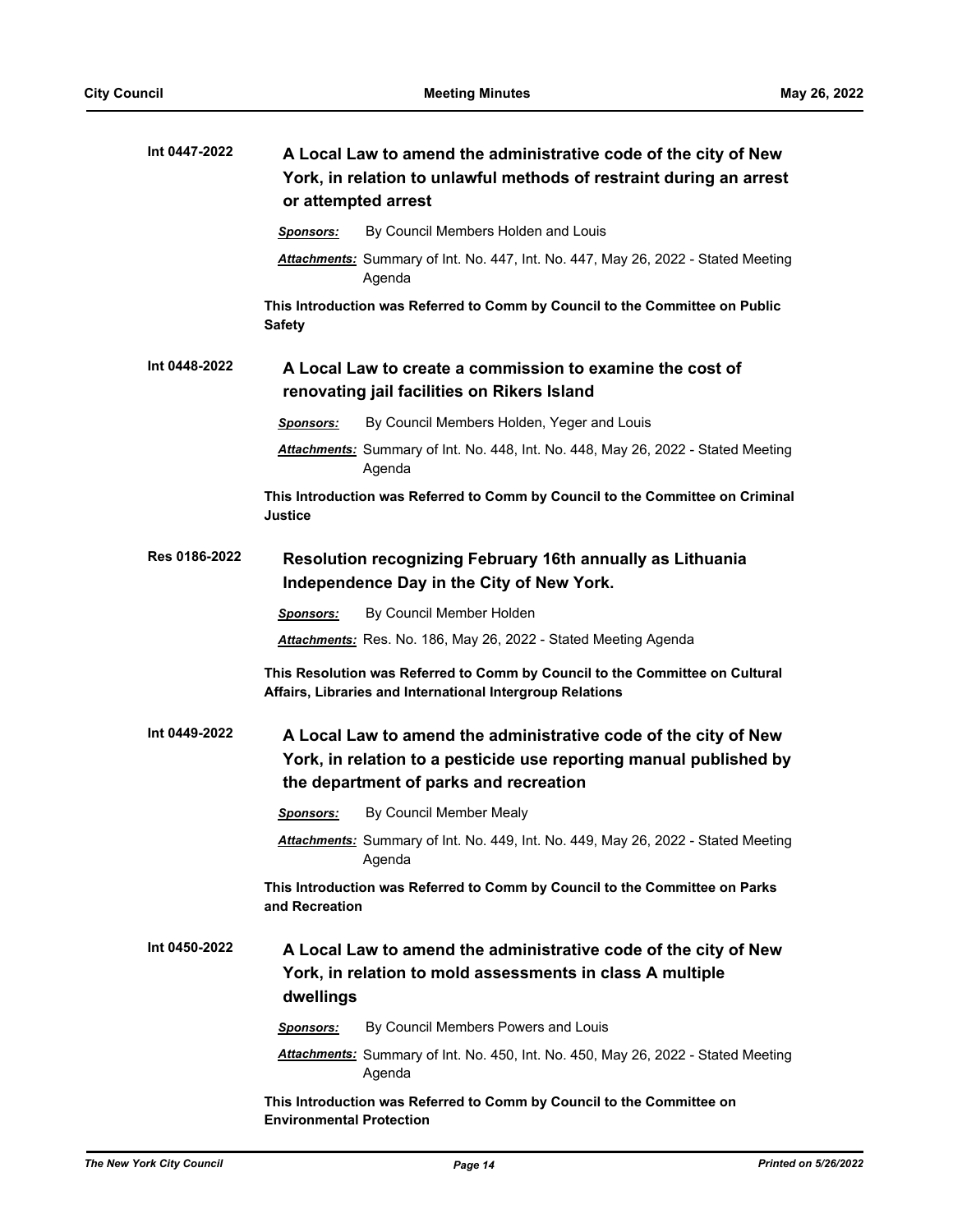| Int 0451-2022 | A Local Law to amend the New York city charter, in relation to<br>assigning a unique identifying number to each zoning lot in the<br>city                                                                                                      |
|---------------|------------------------------------------------------------------------------------------------------------------------------------------------------------------------------------------------------------------------------------------------|
|               | By Council Members Powers and Louis<br><b>Sponsors:</b>                                                                                                                                                                                        |
|               | Attachments: Summary of Int. No. 451, Int. No. 451, May 26, 2022 - Stated Meeting<br>Agenda                                                                                                                                                    |
|               | This Introduction was Referred to Comm by Council to the Committee on<br><b>Governmental Operations</b>                                                                                                                                        |
| Int 0452-2022 | A Local Law to amend the administrative code of the city of New<br>York, in relation to a pilot program for the use of unmanned<br>aircraft systems in the inspection of the exterior walls of buildings<br>greater than six stories in height |
|               | By Council Member Powers<br>Sponsors:                                                                                                                                                                                                          |
|               | Attachments: Summary of Int. No. 452, Int. No. 452, May 26, 2022 - Stated Meeting<br>Agenda                                                                                                                                                    |
|               | This Introduction was Referred to Comm by Council to the Committee on Housing<br>and Buildings                                                                                                                                                 |
| Int 0453-2022 | A Local Law to amend the administrative code of the city of New<br>York, in relation to requiring officers and employees of city<br>contractors to report corruption and to cooperate with the<br>department of investigation                  |
|               | By Council Members Powers and Louis<br>Sponsors:                                                                                                                                                                                               |
|               | Attachments: Summary of Int. No. 453, Int. No. 453, May 26, 2022 - Stated Meeting<br>Agenda                                                                                                                                                    |
|               | This Introduction was Referred to Comm by Council to the Committee on<br><b>Oversight and Investigations</b>                                                                                                                                   |
| Int 0454-2022 | A Local Law to amend the administrative code of the city of New<br>York, in relation to establishing timelines for the approval of<br>permits and expanding real time tracking of pending permits                                              |
|               | By Council Members Powers and Louis<br>Sponsors:                                                                                                                                                                                               |
|               | Attachments: Summary of Int. No. 454, Int. No. 454, May 26, 2022 - Stated Meeting<br>Agenda                                                                                                                                                    |
|               | This Introduction was Referred to Comm by Council to the Committee on<br><b>Technology</b>                                                                                                                                                     |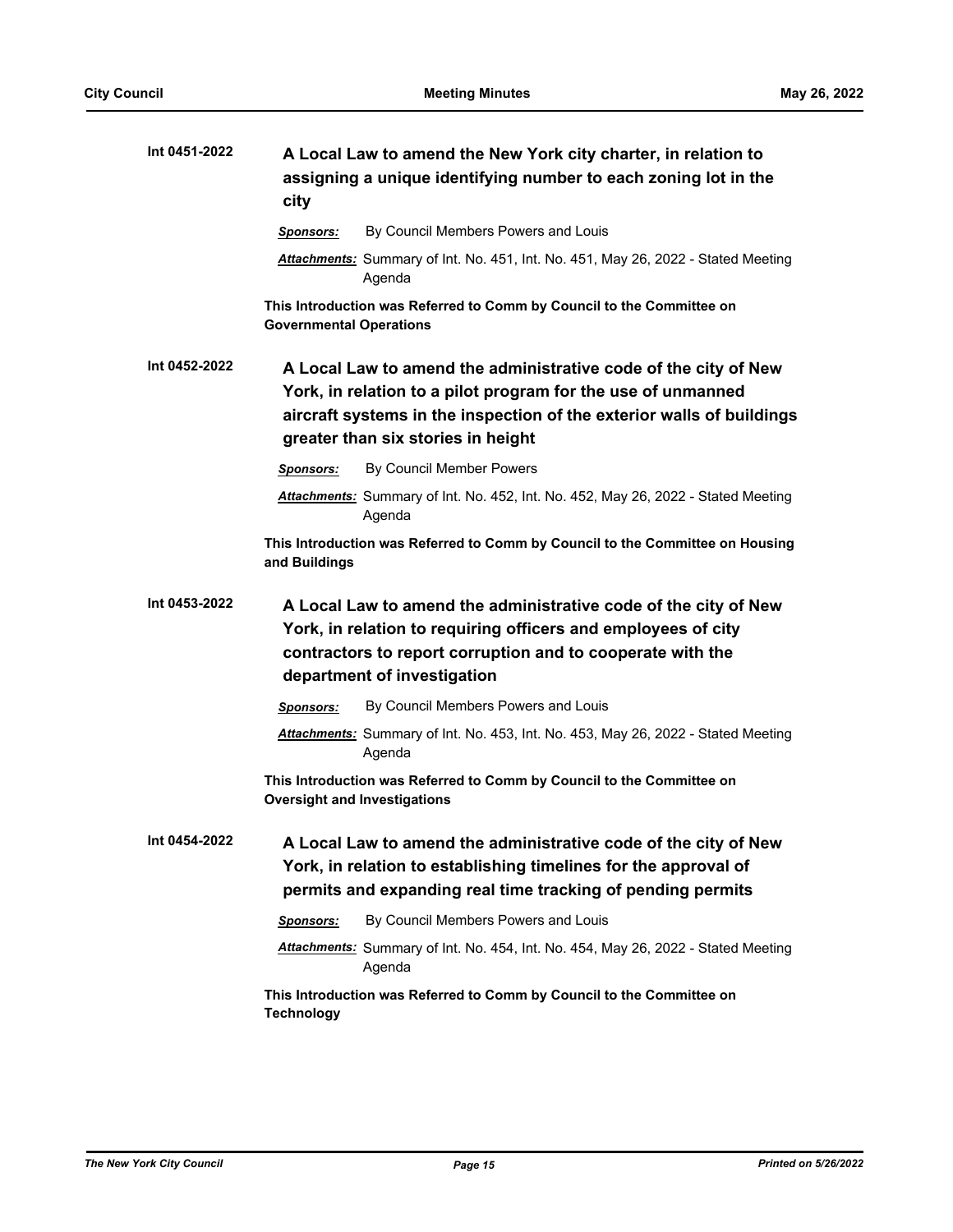| Int 0455-2022 | A Local Law in relation to extending scheduled vehicle retirement<br>dates for taxicabs during the COVID-19 state disaster emergency<br>and the repeal thereof                                                                 |
|---------------|--------------------------------------------------------------------------------------------------------------------------------------------------------------------------------------------------------------------------------|
|               | By Council Members Powers and Louis<br><b>Sponsors:</b>                                                                                                                                                                        |
|               | Attachments: Summary of Int. No. 455, Int. No. 455, May 26, 2022 - Stated Meeting<br>Agenda                                                                                                                                    |
|               | This Introduction was Referred to Comm by Council to the Committee on<br><b>Transportation and Infrastructure</b>                                                                                                              |
| Int 0456-2022 | A Local Law to amend the administrative code of the city of New<br>York, in relation to the maximum fee allowed when transferring<br>money to a person in the custody of the department of correction                          |
|               | By Council Members Powers, The Public Advocate (Mr. Williams) and<br><u>Sponsors:</u><br>Yeger                                                                                                                                 |
|               | Attachments: Summary of Int. No. 456, Int. No. 456, May 26, 2022 - Stated Meeting<br>Agenda                                                                                                                                    |
|               | This Introduction was Referred to Comm by Council to the Committee on Criminal<br>Justice                                                                                                                                      |
| Int 0457-2022 | A Local Law to amend the administrative code of the city of New<br>York, in relation to authorizing city agencies to operate small<br>remotely piloted aircraft                                                                |
|               | By Council Members Powers, Brannan and Menin<br>Sponsors:                                                                                                                                                                      |
|               | Attachments: Summary of Int. No. 457, Int. No. 457, May 26, 2022 - Stated Meeting<br>Agenda                                                                                                                                    |
|               | This Introduction was Referred to Comm by Council to the Committee on Public<br><b>Safety</b>                                                                                                                                  |
| Res 0187-2022 | Resolution calling upon the New York State Legislature to pass,<br>and the Governor to sign, S.492/A.4128A, which would authorize<br>boards of elections in New York State to establish absentee ballot<br>drop-off locations. |
|               | By Council Member Powers<br>Sponsors:                                                                                                                                                                                          |
|               | Attachments: Res. No. 187, May 26, 2022 - Stated Meeting Agenda                                                                                                                                                                |
|               | This Resolution was Referred to Comm by Council to the Committee on<br><b>Governmental Operations</b>                                                                                                                          |